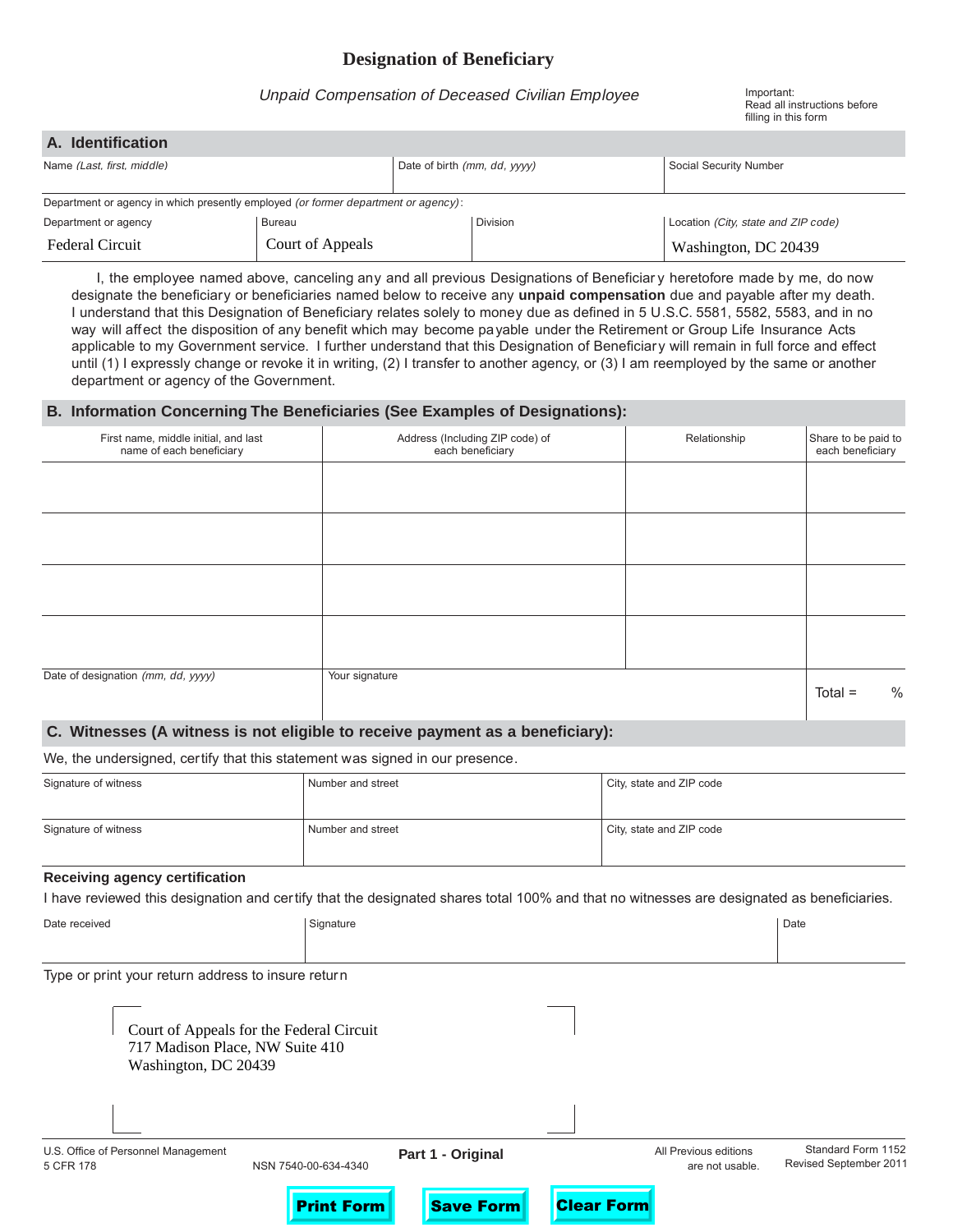**Important -** The filing of this form will completely cancel any Designation of Beneficiary you may have previously filed. Be sure to name in this form all persons you wish to designate as beneficiaries of any unpaid compensation payable at your death.

## **Examples of Designations**

**1. HOW TO DESIGNATE ONE BENEFICIARY** Do not write names as M.E. Brown or as Mrs. John H. Brown. If you want to designate your estate as beneficiary, enter "My estate" in the beneficiary column.

| First name, middle initial, and last<br>name of each beneficiary | Address (Including ZIP code) of<br>each beneficiary | Relationship     | Share to be paid to<br>each beneficiary |
|------------------------------------------------------------------|-----------------------------------------------------|------------------|-----------------------------------------|
| Mary E. Brown                                                    | 214 Central Avenue<br>Muncie, IN 47303              | Domestic Partner | 100%                                    |
|                                                                  |                                                     |                  |                                         |

**2. HOW TO DESIGNATE MORE THAN ONE** Be sure that the shares to be paid to the several beneficiaries add up to 100 percent.

| First name, middle initial, and last<br>name of each beneficiary | Address (Including ZIP code) of<br>each beneficiary | Relationship | Share to be paid to<br>each beneficiary |
|------------------------------------------------------------------|-----------------------------------------------------|--------------|-----------------------------------------|
| Alice M. Long                                                    | 509 Canal Street<br>Red Bank, NJ 07701              | Aunt         | 25%                                     |
| Joseph P. Brady                                                  | 360 Williams Street<br>Red Bank, NJ 07701           | Nephew       | 25%                                     |
| Catherine L. Rowe                                                | 792 Broadway<br>Whiting, IN 46394                   | Mother       | 50%                                     |

## **3. HOW TO DESIGNATE A CONTINGENT BENEFICIARY**

| First name, middle initial, and last<br>name of each beneficiary | Address (Including ZIP code) of<br>each beneficiary | Relationship | Share to be paid to<br>each beneficiary |
|------------------------------------------------------------------|-----------------------------------------------------|--------------|-----------------------------------------|
| John M. Parrish, if living                                       | 810 West 180th Street<br>New York, NY 10033         | Father       | $100\%$                                 |
| Otherwise to: Susan A. Parrish                                   | 810 West 180th Street<br>New York, NY 10033         | Sister       | $100\%$                                 |

#### **4. HOW TO CANCEL A DESIGNATION OF BENEFICIARY AND EFFECT PAYMENT UNDER ORDER OF PRECEDENCE (See back of duplicate)**

| First name, middle initial, and last<br>name of each beneficiary | Address (Including ZIP code) of<br>each beneficiary | Relationship | Share to be paid to<br>each beneficiary |
|------------------------------------------------------------------|-----------------------------------------------------|--------------|-----------------------------------------|
| Cancel prior designations                                        |                                                     |              |                                         |
|                                                                  |                                                     |              |                                         |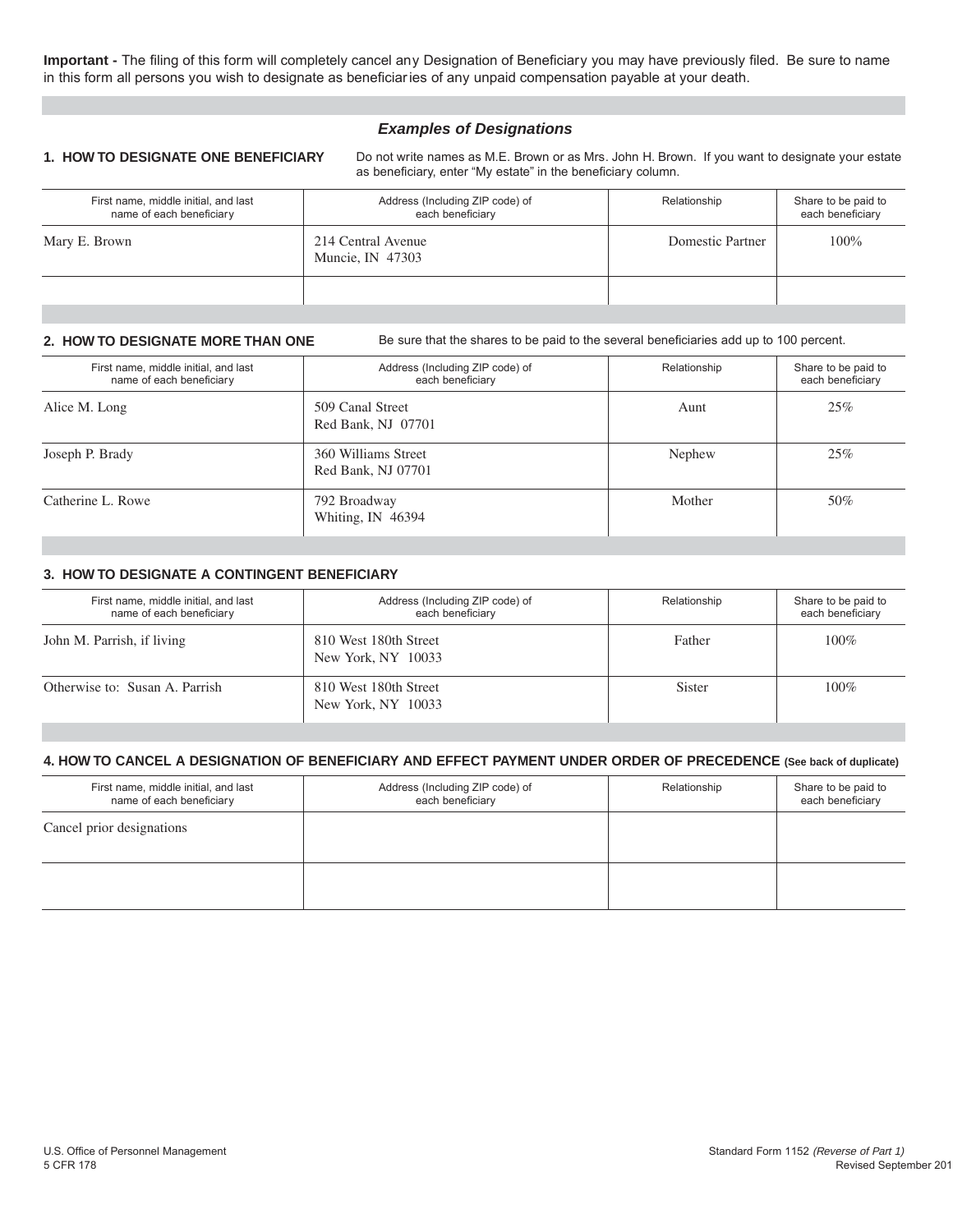# **Designation of Beneficiary**

## Unpaid Compensation of Deceased Civilian Employee Important:

Read all instructions before filling in this form

| A. Identification                                                                  |                  |                              |          |                                     |  |  |  |
|------------------------------------------------------------------------------------|------------------|------------------------------|----------|-------------------------------------|--|--|--|
| Name (Last, first, middle)                                                         |                  | Date of birth (mm, dd, yyyy) |          | Social Security Number              |  |  |  |
|                                                                                    |                  |                              |          |                                     |  |  |  |
| Department or agency in which presently employed (or former department or agency): |                  |                              |          |                                     |  |  |  |
| Department or agency                                                               | <b>Bureau</b>    |                              | Division | Location (City, state and ZIP code) |  |  |  |
| <b>Federal Circuit</b>                                                             | Court of Appeals |                              |          | Washington, DC 20439                |  |  |  |

I, the employee named above, canceling any and all previous Designations of Beneficiary heretofore made by me, do now designate the beneficiary or beneficiaries named below to receive any **unpaid compensation** due and payable after my death. I understand that this Designation of Beneficiary relates solely to money due as defined in 5 U.S.C. 5581, 5582, 5583, and in no way will affect the disposition of any benefit which may become payable under the Retirement or Group Life Insurance Acts applicable to my Government service. I further understand that this Designation of Beneficiary will remain in full force and effect until (1) I expressly change or revoke it in writing, (2) I transfer to another agency, or (3) I am reemployed by the same or another department or agency of the Government.

### **B. Information Concerning The Beneficiaries (See Examples of Designations):**

| First name, middle initial, and last<br>name of each beneficiary | Address (Including ZIP code) of<br>each beneficiary | Relationship | Share to be paid to<br>each beneficiary |
|------------------------------------------------------------------|-----------------------------------------------------|--------------|-----------------------------------------|
|                                                                  |                                                     |              |                                         |
|                                                                  |                                                     |              |                                         |
|                                                                  |                                                     |              |                                         |
|                                                                  |                                                     |              |                                         |
|                                                                  |                                                     |              |                                         |
| Date of designation (mm, dd, yyyy)                               | Your signature                                      |              | $\%$<br>$Total =$                       |

#### **C. Witnesses (A witness is not eligible to receive payment as a beneficiary):**

We, the undersigned, certify that this statement was signed in our presence.

| Signature of witness | Number and street | City, state and ZIP code |
|----------------------|-------------------|--------------------------|
| Signature of witness | Number and street | City, state and ZIP code |

#### **Receiving agency certification**

I have reviewed this designation and certify that the designated shares total 100% and that no witnesses are designated as beneficiaries.

| Date received | Signature | Date |
|---------------|-----------|------|
|               |           |      |
|               |           |      |

Type or print your return address to insure return

| Court of Appeals for the Federal Circuit |
|------------------------------------------|
| 717 Madison Place, NW Suite 410          |
| Washington, DC 20439                     |